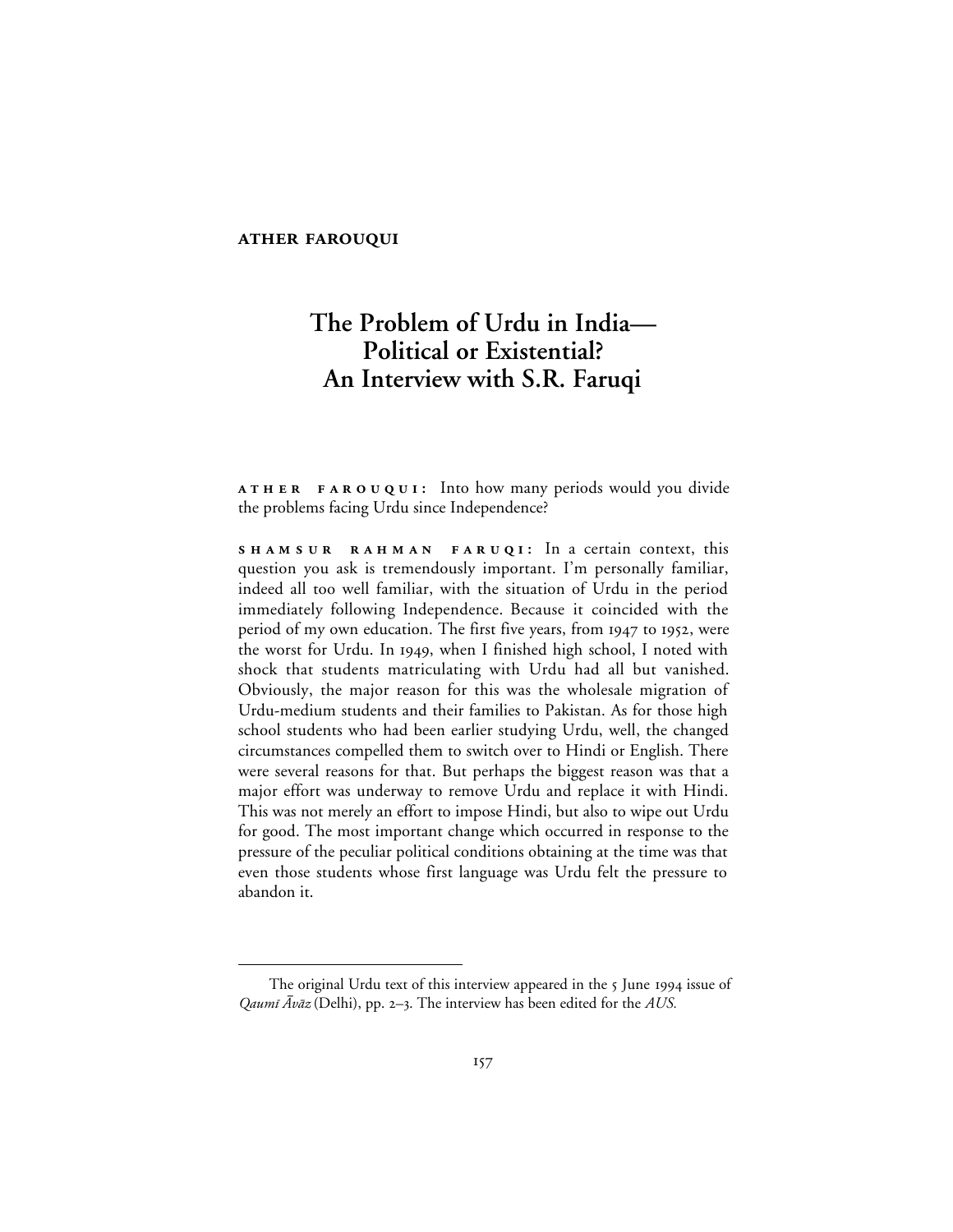**:** How about the Muslims who decided to stay on in India after Partition, what prompted them to abandon Urdu?

**:** Simply the fear that Urdu had been already convicted of the crime of dividing up the country. Muslims who stayed on in India, particularly those in Uttar Pradesh, felt the burden of this uncommitted crime even more acutely. Conditions were really bad at the time. Today you cannot even imagine how bad. They were afraid that learning Urdu would result in forfeiture of what little possibility of employment there still remained, that they, through no fault of their own, would end up inviting the government's wrath upon them. All the same, among the families that insisted on educating their children in Urdu, the majority belonged to those for whom Urdu was a vital component of their existence, indeed they regarded it as an essential cultural value. I myself come from a family in which traditional learning was held in high regard. I too was instructed in Urdu and Persian at home, as was one other brother, while my two other brothers are only moderately proficient in Urdu. The reason is none other than what I have already pointed out above. In independent India, severe punishment was meted out to Urdu, because it was equated with a language that divided up the country. The effects of the punishment were felt more strongly in Uttar Pradesh, because the Muslims there, on account of their particular cultural and social conditions, had all along been considered the best representatives of Muslims throughout India, which to me is rather ridiculous.

Uttar Pradeshi Muslims have a knack for not seeing beyond their noses. The conditions in the other provinces of India at about this time were different and relatively better. But Uttar Pradeshi Muslims, given the precarious situation of Urdu in their province, imagined it to be equally precarious throughout India. They raised the cry that Urdu had died in India, or was about to die, and that, therefore, it was useless to learn or teach it.

**:** But surely one can see that a certain feeling of inferiority was also at work behind this mentality. The Muslims of Uttar Pradesh, all of them, are responsible for this sad condition of Urdu, which eventually resulted in limiting, almost to the point of non-existence, opportunities for Urdu in their province. But don't you think the blame for it goes equally well to those distinguished Uttar Pradeshi writers, most of them Progressives, who started talking strange nonsense, such as this silly idea that Urdu could only be kept alive by changing its script? So when we analyze the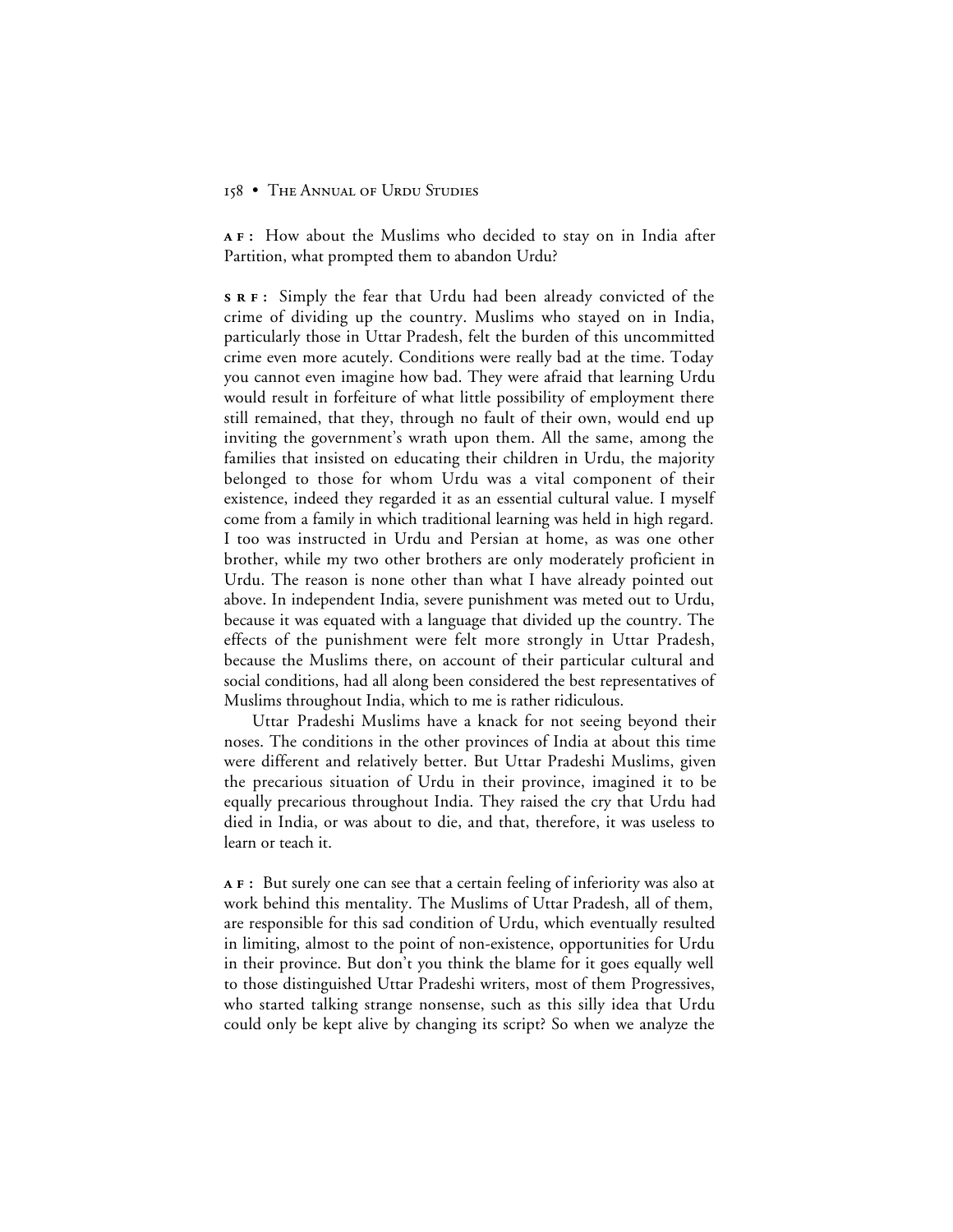attitudes then current among the Muslims of Uttar Pradesh, we must take all these factors into consideration. When the leadership itself was proceeding on the wrong track, how fair would it be to blame the followers, especially in those conditions which had left Muslims completely rattled?

**s R F** : I agree with you. You are right in pointing out the campaign the Progressive writers mounted to change the script. The unfortunate part of this campaign, though, was that some truly fine writers had also climbed aboard its bandwagon, for instance, the late Ehtisham Husain. Even he suggested that the Urdu script be abandoned and replaced with Devanagari. Thank God, this ill-conceived campaign didn't succeeded and was completely annihilated by Urduwallahs. But what do you know? It reared its head among the Progressives around 1971 once again.

We mustn't forget that the time around  $197I$  was infinitely more important for Indian Muslims. On the one hand, the movement for the establishment of Bangladesh was steadily gaining momentum in Pakistan, with Urdu being one of the most important issues within this movement. On the other hand, almost as soon as Dhaka fell, Indian Muslims firmly resolved never again even to entertain the thought of leaving India and moving over to Pakistan. All things considered, it was a very bad time for Urdu, because its very existence in Pakistan itself had become fraught with myriad dangers and threats. At such a time, the Progressives' effort to relaunch their old campaign seeking to change the script was sheer opportunism and further affirmation of their official loyalty. But luckily the campaign received even less success in  $1971$  than it had in  $1952$ . Even among the Progressives most people opposed this senseless campaign, except for a very few whose personal interests depended on it. But the campaign did end up enormously helping the Hindu fascist forces that were hell-bent on declaring Urdu a non-Indian language. Perhaps you remember even a person like Chaudhry Charan Singh had declared as much and chimed in with the Urdu-enemy fascist forces. Among the Progressives who opposed the campaign an important name was that of the late Ehtisham Husain. He equated this campaign with a fascist attitude and wrote an article in which he openly denounced its supporters as fascists. You can well imagine how greatly the situation of Urdu and, by reference to it, of Muslims had changed between 1952 and 1971.

**:** After Independence Hindus had completely abandoned learning Urdu. Before Independence the educational system in Uttar Pradesh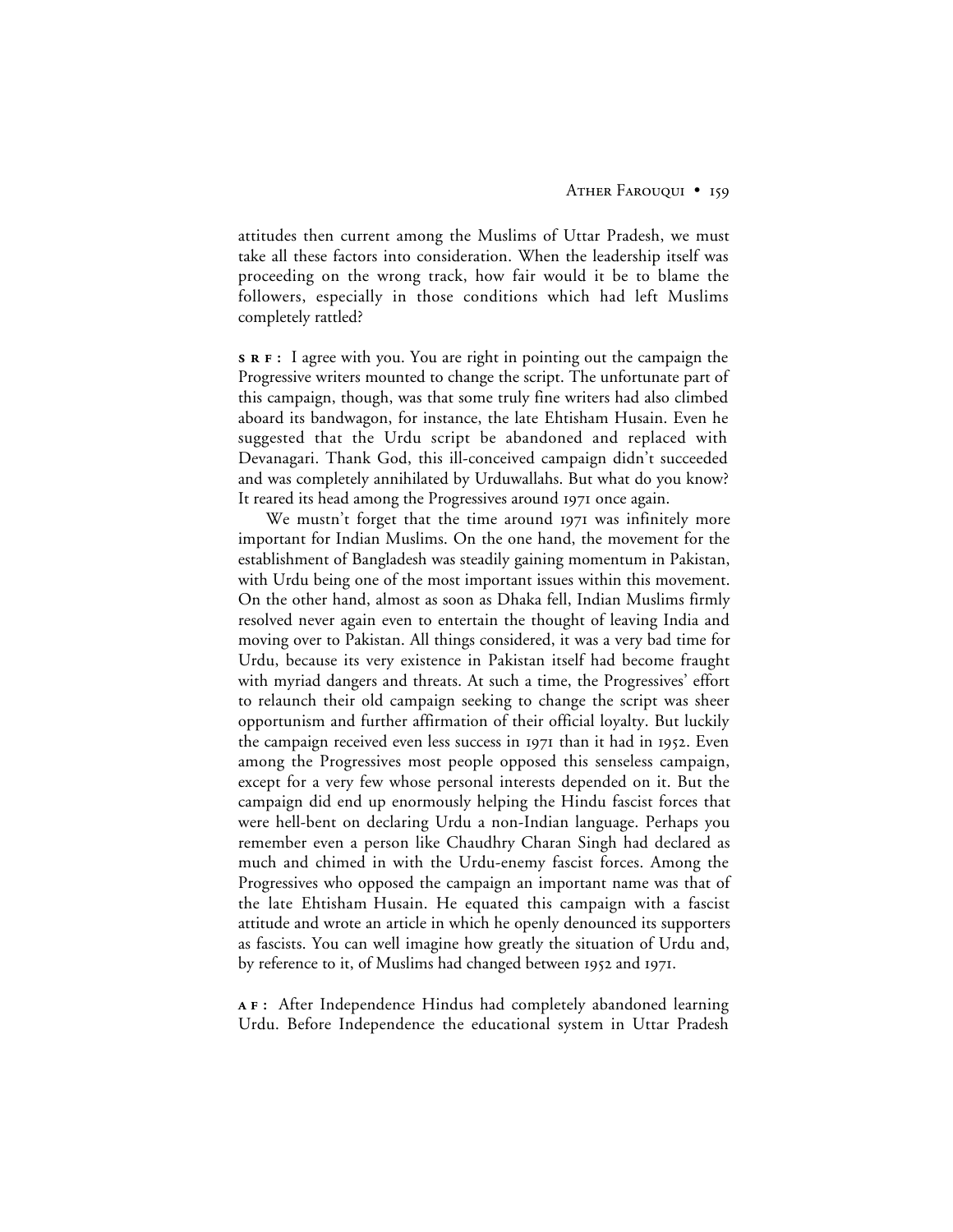required anyone studying Urdu as his or her first language to take Hindi as a compulsory subject. Likewise, students who had Hindi as their first language were obliged to study Urdu as a compulsory subject. However, in the post-Independence period, the government in one fell swoop suspended this arrangement where Urdu was concerned, and Hindus also gave up studying Urdu. Now here is a question: when Urdu was rooted out from the elementary schools, how did Urdu students materialize at the high-school, junior-college, and, beyond it, university levels?

**s R F** : I agree. At the time and in the changed circumstances the strategy adopted by the Urdu faculty in universities and colleges—to save their jobs, no doubt—was, in my opinion, extremely self-serving and damaged Urdu at its very roots. According to this plan, which they foisted upon the administrative authorities of their schools and made them agree to it, a student who had not studied Urdu at any level at all, or was otherwise an incompetent student, was to be given admission if he elected to take Urdu as an optional subject for a B.A. degree, or even to do a Masters in it. It harmed Urdu a lot. As a result, the majority of Urdu students at the university level turned out to be ignoramuses (*jāhil*). Most of them had minimal intellectual ability. On their own, they would never have been admitted to a university. Around the first half of the 1950s, these graduating dunces were themselves recruited to teach in the various Urdu departments. In time, they produced their clones, as ignorant as they themselves had been. Only God knows when this process in which ignorance begets ignorance is going to halt.

By the time 1955 arrived, Muslims started to brood over the question: Why, after all, was Urdu being treated so high-handedly? They felt by placing the responsibility of the creation of Pakistan squarely upon Urdu to destroy our illustrious common cultural heritage half-a-millennium old, the narrow-minded Hindus sought to conspire against us. About this time a new feeling also emerged among Muslims: All right, Urdu *is* solely the language of Muslims. What of it? Why be ashamed of it? After all, Muslims too are citizens of the country, a country which professes to be secular. I must point out, though, when Muslims began to accept Urdu openly as *their* language, their attitude sounded distinctly apologetic at first. This because Urdu had been already indicted for the uncommitted crime of partitioning the country, and except for a handful of Indian Hindus, most had disowned it as their language.

In 1960 the trend for religious learning began to gain momentum among the Muslims of Uttar Pradesh and Bihar. The situation was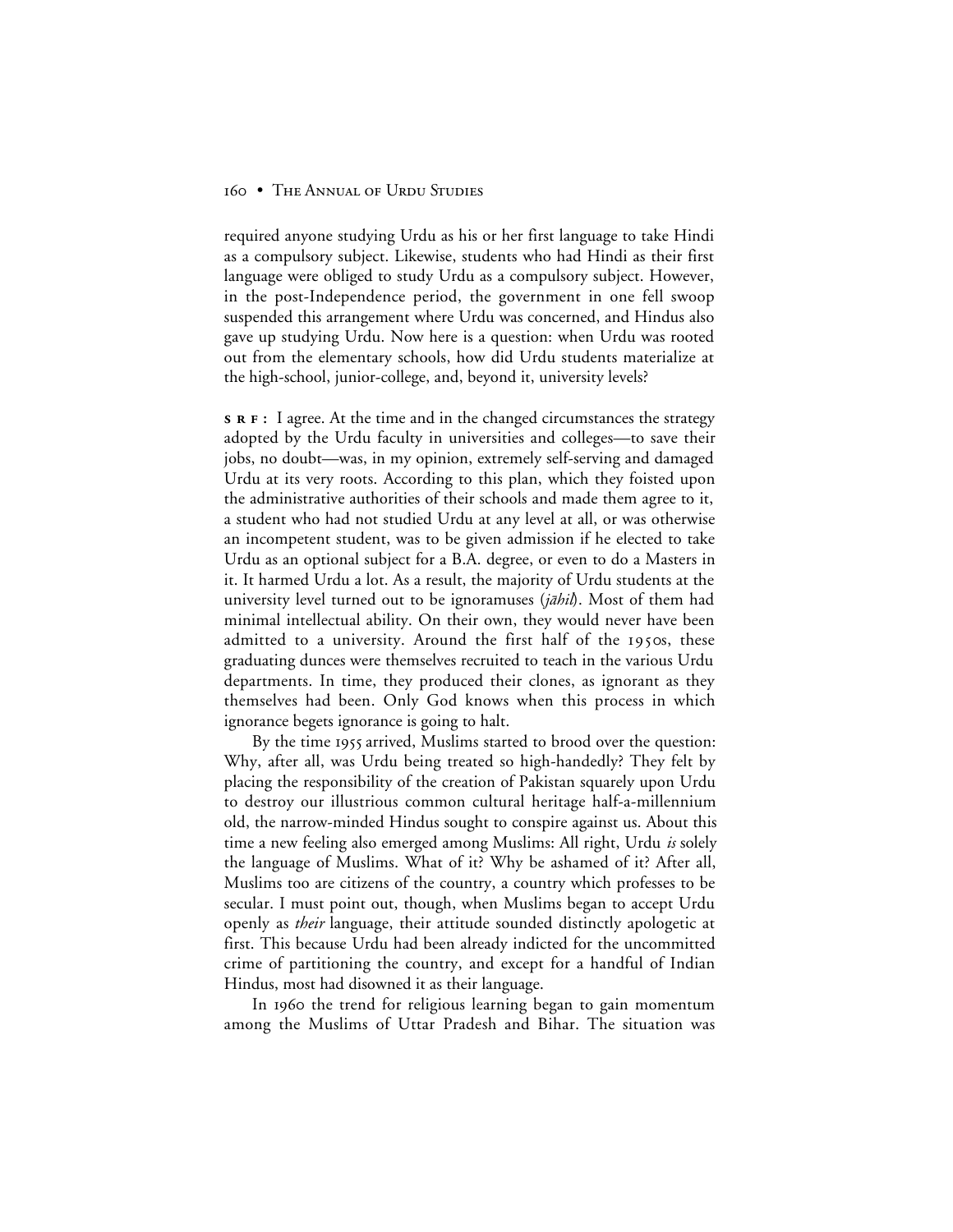enormously different in the southern states and Maharashtra. There, Urdu schools, which had been established earlier on, were not closed down. In fact, one perceives a tremendous difference in the respective dispositions of northern and southern Muslims. In 1960 in north India, one only heard loud cries of lamentation over Urdu, while in southern states and Maharashtra, Muslims undertook serious efforts for the promotion of Urdu, so that not only was the Urdu educational system not destroyed there, but in fact it progressed, albeit slowly. The same difference in the disposition of northern and southern Muslims still holds true today.

When we come to 1970 and after, we find the government and other political parties suddenly clamoring for Urdu, in order to gain Muslim votes. Urdu began to receive some concessions. As a result, the Taraqqi-e Urdū Bōrḍ (Board for the Promotion of Urdu) and Urdu academies were set up in almost all major provinces. Still, the condition of Urdu is the worst in Uttar Pradesh, the responsibility for which lies with the feeling of superiority and the stagnant attitude of the Muslims who live there.

**:** You accept Urdu as the language of Muslims. But how does the problem of Urdu affect Indian Muslims? Wouldn't you say the issue of Urdu in India is existential, an integral part of the Muslim cultural ethos?

**:** Of course, it is. Urdu's problem in India is, indeed, existential. It would be a fallacy to call it political. However, if the existence of Muslims is tied up with Urdu, but they cannot exert themselves individually to preserve it, then concessions and academies and scholarships by the government are not likely to improve Urdu's affairs. The fact is, individual Muslim efforts on this count have been negligibly small. Muslim intellectuals especially have played a most disappointing role in this regard. Not only did they not have Urdu taught to their children, but also found the stupidest reasons for their inaction. Eventually, this has made the problem even worse. Who were these people—the ones who were loath to teach Urdu to their own children, but only too eager to encourage others to study it? Well, who do you think? A majority of them are the same ignoramuses (*juhalā*) who were deviously admitted to the universities earlier on, and in time became teachers themselves.

Among the insane reasons proffered by most of our Urdu professors against teaching their children Urdu, this one tops the list: "What can we do? There isn't any arrangement for teaching Urdu at my son's college," or "where we live," etc. In response to an absurd article, filled with similar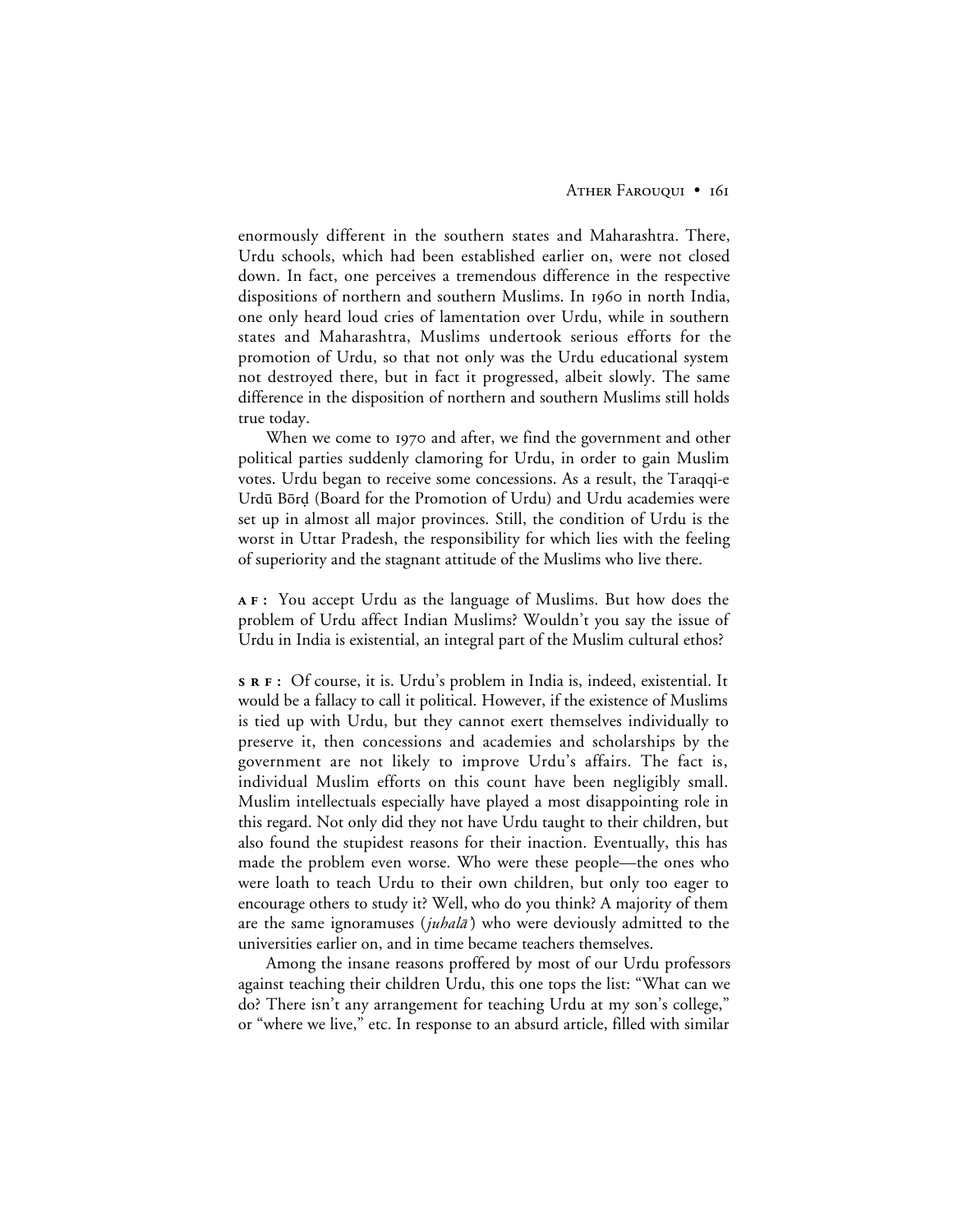made-up excuses, by some such professor, I had said: "Well, if you don't tire running after bigwigs to have your child admitted to a public school, and your son can endure the hardship of walking alone to a school 20 to 25 kilometers away to study English, why can't you teach him Urdu yourself at home?" It's evident, he had no answer. The fact is, Urdu, to all such people, is not a value, but only a means of livelihood. Their attitude vis-à-vis Urdu is that of the consumer class, people who never do anything unless there is something in it for them.

**:** Historically speaking, it is correct that Urdu has been the language of both Hindus and Muslims. But after Partition, when conditions and even political parties, including the Congress, began to identify Urdu with Muslims alone, what stopped the Muslim leadership from accepting it openly as their language and fighting the battle of Urdu as the battle for its preservation as the cultural language of the Muslim minority? Personally I feel that in the environment soon after Partition, which had dwarfed even such towering intellectuals as Maulana Abul Kalam Azad, the only recourse left to them was to concentrate their energies on preserving such [educational] institutions as Aligarh [Muslim University] and Nadvat al-'Ulamā'. This, unfortunately, couldn't be accomplished. And Aligarh, particularly, adopted the most disappointing attitude as regards the preservation of Urdu in the post-Independence period. You too agree with the concept of Urdu as an existential issue. Well, then, what do you think about my thesis that had Muslims squandered their energies solely on Urdu in the post-Independence era, their civilizational and cultural loss would have been even greater?

**:** I do agree with you to a large extent. That's why I do not accept the ideas of Maulana Azad's and Dr. Zakir Husain's critics. Given the conditions of the period, the attitude of these great men was, by and large, quite prudent, or at least as good as they were capable of producing.

It is neither wrong nor discreditable, I feel, that we now begin to declare, unequivocally and openly, that Urdu is the language of the Muslims of north India. I also oppose the apologetic view whereby Urdu is presented as the language equally of Hindus and Sikhs. Let's be honest. Today Urdu belongs only to Muslims. Yes, it was the language of Hindus and Sikhs at one time. But no more. Its entire perspective has dramatically changed today. Had the Urdu issue been raised as the Muslim issue—that it was, after all, the language of the largest minority in the country totaling some 100 to 120 million people, then, in my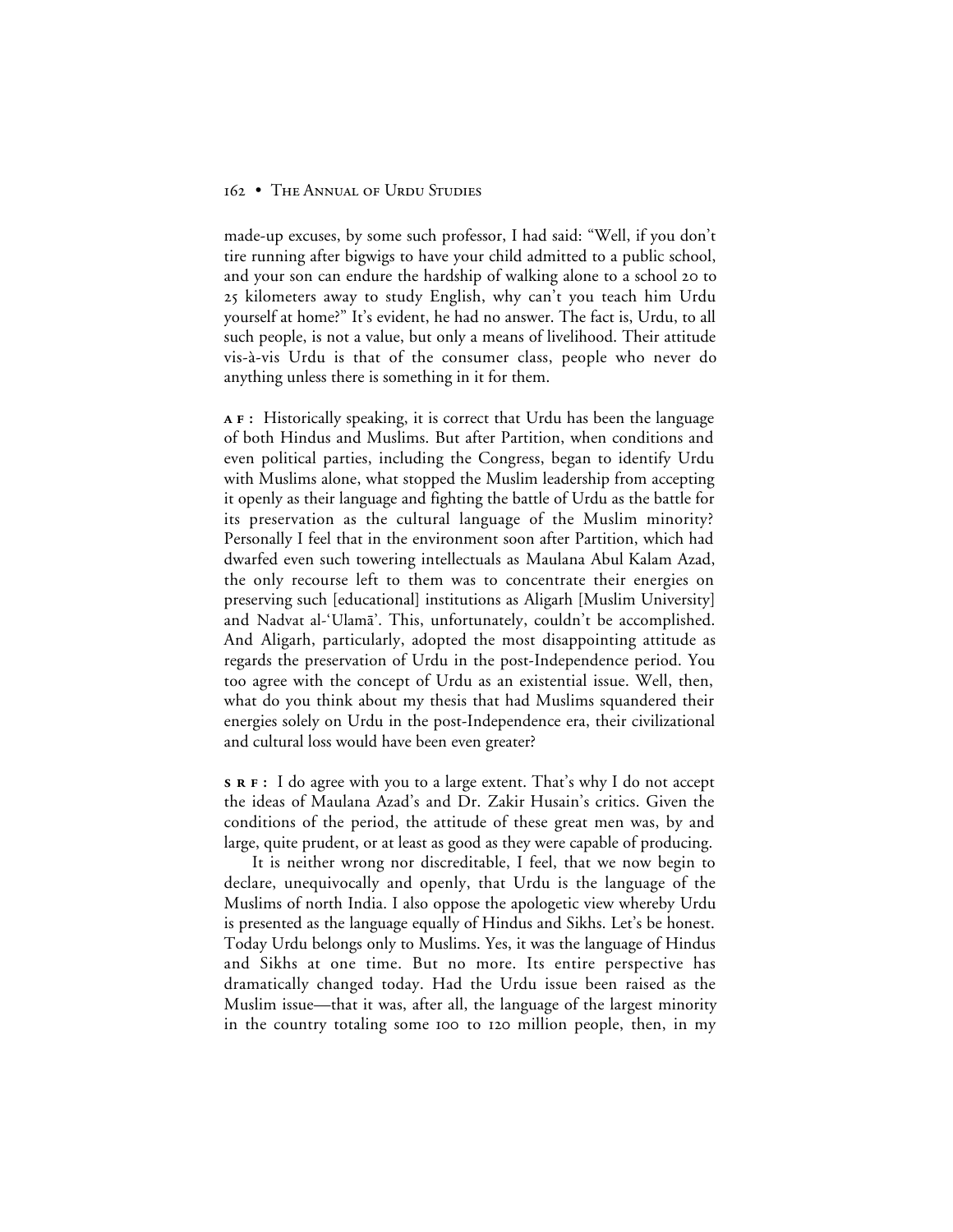opinion, the Urdu pressure group would have successfully wrested a whole bunch of concessions for Urdu right in the very beginning, concessions which would have truly been helpful to Urdu. Instead, what did we get? Urdu academies! Not primary schools! And all because of our apologetic attitude. What good are the Urdu academies, when there are no primary schools to teach Urdu?

At this point I feel I must mention the unspeakable conditions which came close upon the heels of Partition. You simply cannot imagine the state of fear and dread which had totally gripped Muslims. Accusations of being traitors; the fear of being kicked out of India just because they were Muslims; keeping them away from any position of importance or authority; secret orders not to give them employment in the police department (rescinded only during Indira Gandhi's government); you name it—in the midst of all these horrific conditions the Indian Muslim was facing the existential question of his survival. Many Muslims who had not opted for Pakistan out of love for their motherland, were later even obliged to resign their jobs. This was an important reason why Muslim emigration to Pakistan continued for a very long time.

**:** After Independence the cause of Urdu was initially embraced by leaders who couldn't have cared less either about Urdu or about Muslims' interests in general, and every action of theirs was aimed at pleasing the Congress. Hayatullah Ansari, for instance, was one such leader. The cause of Urdu must have suffered at their hands, at least some—wouldn't you say? Now, of course, just about every Urduwallah has hitched up with one government-funded institution or another, thus cashing in for himself and, in the bargain, rooting out Urdu at the behest of the government.

**s R F**: Here is what I think: after Independence the grandees of Urdu took the easy way out. They completely abandoned dynamic action (taharruk), a seminally important element in Islam, and opted, instead, for escapist politics. Not just Urdu; you can easily detect the workings of the same escapist psychology behind all the rest of the issues as well. As far as I'm concerned, Dr. Zakir Husain's campaign to collect a million signatures was the expression of just such an escapist attitude. The way the campaign was run produced absolutely no good at all, not even when Dr. Zakir Husain himself became President of India. Instead, had even a dozen MPs joined forces, they would have formed a more formidable pressure group and could have even bent the government to their will.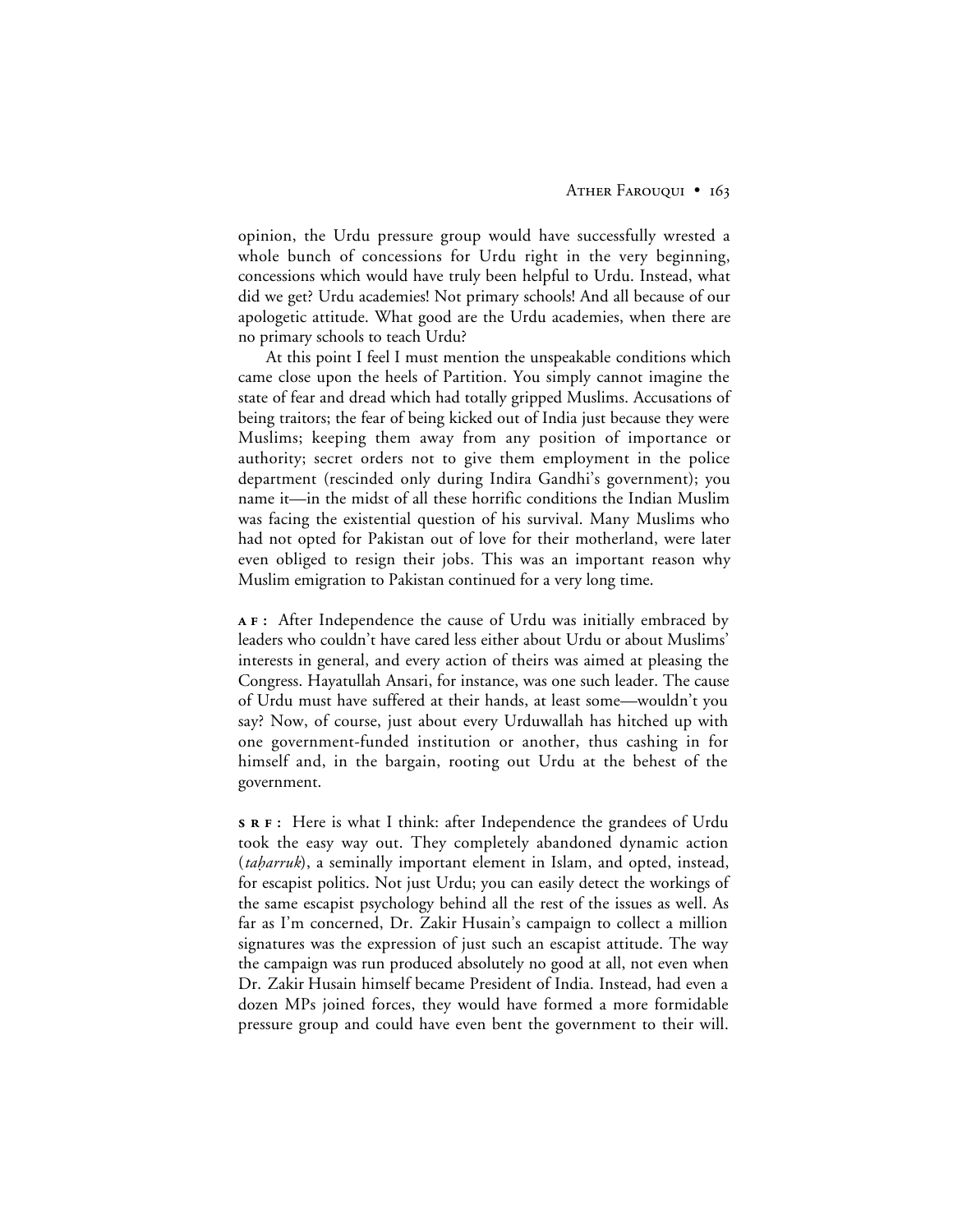The worst shortcoming of their strategy was that the Urdu Movement failed to become an embarrassment or a worry for the Congress, not even in the least.

**:** At present, the majority of students who feel inclined to study Urdu come from religious schools (dini mādāris) and most of them, again, from economically depressed classes. The same holds true, more or less, of students who opt for Urdu-medium education; their greater number at the university level comes particularly from Bihar. These students show a marked deficiency in language. In your opinion, what kinds of effects will these new groups of Urdu students likely produce at the linguistic level?

**:** What worries me the most about these religious-school-trained students is their woeful ignorance of the true spirit of Urdu's cultural tradition. Literature—they evince no interest in literature of course. But I'm worried even more by the ever-increasing and daily assault of the effects of Hindi bring to bear on the new generation of Urdu. Everybody knows that Hindi is merely Kharī Bōlī dressed up in Devanagari. Let alone literary status, it is even doubtful whether it is spoken throughout the country. I would have no complaint if ever the spirits of Hindi and Urdu melded together, but I cannot accept the current linguistic status of the Hindi which is beamed over the radio and TV airwaves. The manner in which new words are being coined in Hindi, this is only going to pack its vocabulary with substandard and abominable words, such as "ghusb®ª^y≥" for "infiltrator," *"*bi±åliy≥*"* for "middleman," or *"*nå-fårs tåp*,"* etc. All these words and the manner in which they are coined goes squarely against the very genius of Kharī Bōlī. You can call it the negative aspect of Kharī Bōlī, if you like. The same linguistic laxity is becoming rampant in Urdu under Hindi's influence. This is because there is no tradition of a standard language (mi'yārī zubān) in Kharī Bōlī Hindī. Nor do Hindiwallahs have a concept of standard language which may work as a norm for determining the linguistic correctness and authenticity (fașāhat aur istinād) of words or phrases. The situation is different in Urdu. Any Urduwallah would know right away whether a sentence *is* or *is not* part of standard Urdu.

**:** Well, that's the matter of Hindi's influence over Urdu. How about the traditional concept of Urdu language and culture itself—wouldn't you say it is disappearing? It was members of the middle class or élite families who studied Urdu during the pre-Independence period, while it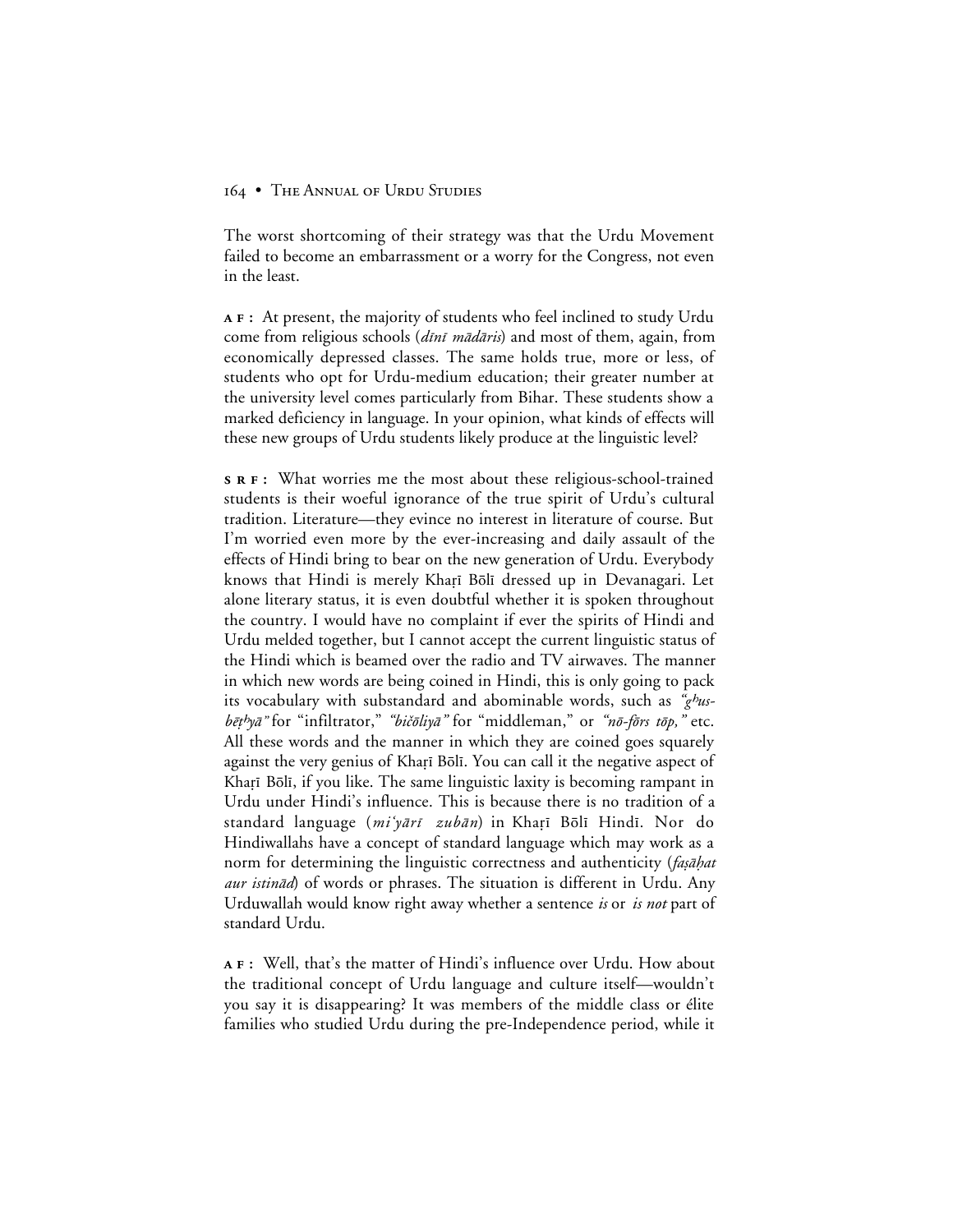is lower- and middle-class Indian Muslims who have actively rallied for the preservation of Urdu in the post-Independence period. It is these very people who will define, shape, and construct the new Urdu culture in the days to come. How do you visualize this new Urdu culture?

**:** The Muslim lower and middle classes studied Urdu even in pre-Independence days. After Independence and the gradual disappearance of the traditional Urdu élite, though, it is only the lower- and lower-middleclass Muslims who are drawing up the new social landscape (*manzarnāma*) of Urdu. But there is a difference. Not all prosperous and élite Muslims throughout India studied Urdu before Independence, though it is true Urdu enjoyed the status of an essential value among the balance of financially well-situated and élite Muslims in north India. In other geographical regions of the country, only a certain class of prosperous Muslims studied Urdu. The number of Urdu learners has shrunk among the remnants of these prosperous Muslims after Independence, but I do not think Urdu's confinement to lower-middle-class or backward Muslims is likely to produce any great harm. On the contrary, I think it has extended Urdu's orbit of influence.

**:** The fascination with Urdu culture is due to its refined and pleasing aspects which came from the élite Muslim civilization and even to this day continue to attract non-Muslims. Though that civilization is no more, all the same, its submerged effects are embedded in the Urdu ethos, while the hegemonic hold of the lower and middle classes over Urdu is bound to ruin it. This confinement is both irrefutable and a historical tragedy. I want to know your views on the kind of effects this encroachment by the rural domain will have over the future of an éliteethos language such as Urdu.

**:** If I were to define Urdu culture I would say it is one in which poetry and literature must be viewed as synchronic and as a living force. For an Urdu person, lay or scholar, Mir or Ghalib or other earlier poets are not dead but still very much present. It is a sad thing for me, just as it is for others like me, that Urdu literature has ceased to be a living reality for our generation. It has become dead and buried in books. The people who commonly validate their lack of enthusiasm for studying Urdu on the grounds that it doesn't help them get jobs are really the very people in whose lives Urdu is not accorded any major value.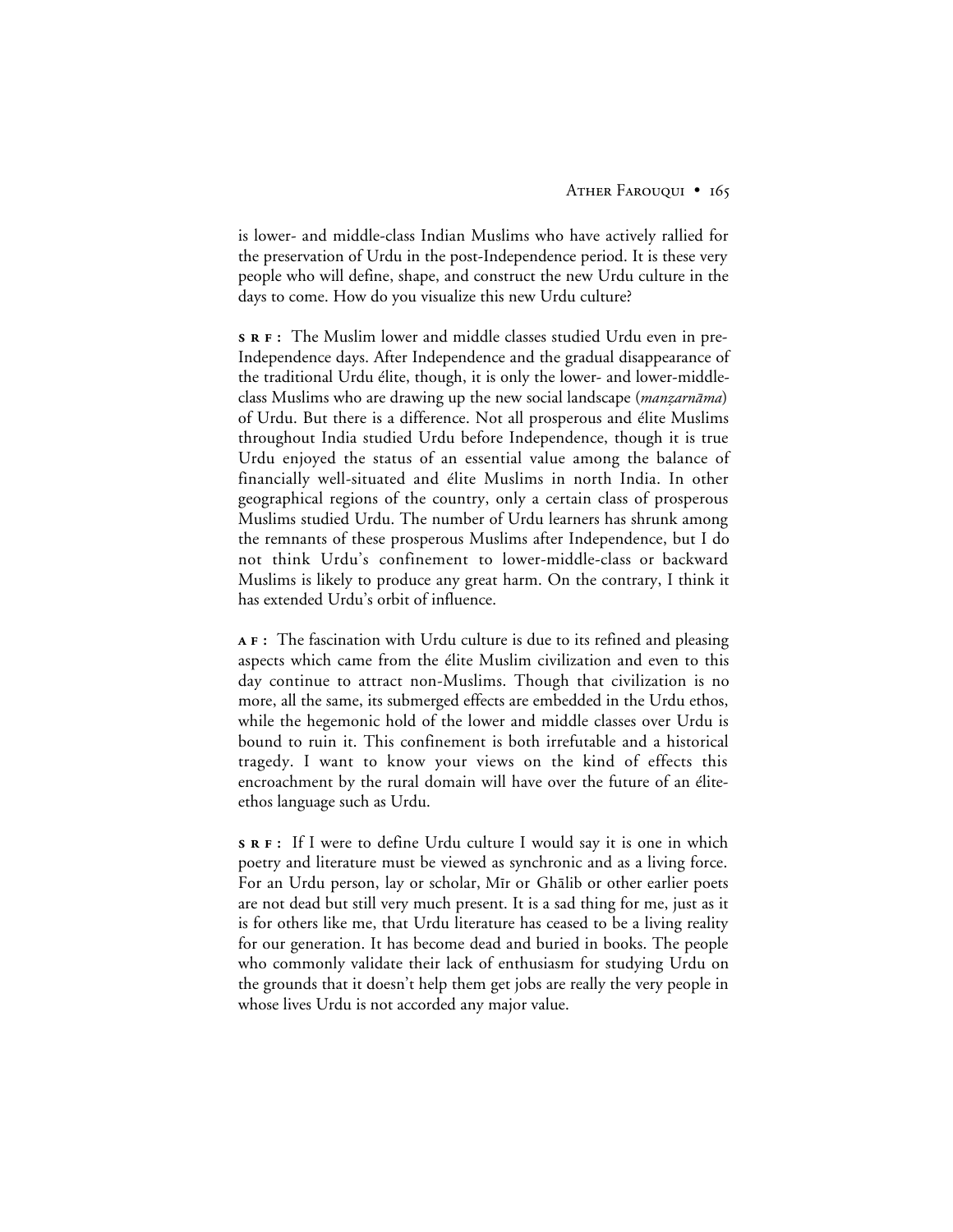**:** India today is suffering from a glut of government-sponsored Urdu institutions. Look at any major province and you will inevitably see an Urdu academy there, while the white elephant called the Taraqqi-e Urdū Börd sits grandly in Delhi.<sup>1</sup> There are scores of other such bodies that all receive financial handouts from the government. Just about every Urduwallah, whose bread and butter comes from Urdu, is profiting from these bodies in one form or another, but is loath to utter a word against the government conspiracies to kill Urdu out of fear of injury to his interests. You have yourself been associated with several such institutions in different capacities, you were even director of the Taraqqi-e Urdū Bōrd. What do you think was at the back of setting up these institutions? The view common among Urduwallahs, though, is that they have been set up to hoodwink the Muslims.

**:** To please and placate the Muslims, I guess. But you cannot deny that their establishment did bring a lot of money to the Urdu world, which, after all, did go to Urduwallahs, whether they were prose writers, poets, or just calligraphers. Some important old books also got reprinted. This too must have helped the Urduwallahs in some measure.

**:** There was also this organization, I recall, which was set up for Urdu by the government even during the dictatorial period of the Emergency. Its purpose—and I'm guessing—was to seek the approval of Urdu litterateurs for the government's cover-up of Sanjay Gandhi's activities and its oppression of Muslims. You were associated with this organization too, an association which your admirers find something of a mystery clear up to this day. Now that you have retired from your government job, would you care to say something about the matter?

**:** The real reason for my association with the National Writers Forum was no more than my being a government officer. Now people may say whatever they like. Let me tell you this, though, many who opposed it would have gladly joined it, if they had had the chance. I've always been very up front and free. I'd unequivocally stated then that it

 <sup>1</sup> <sup>1</sup>Not to be outdone, Pakistan has two white elephants of its own, the Muqtadira Qaumī Zubān (National Language Authority) and the Pakistan Academy of Letters. Both in Islamabad, both equally inefficient, both a waste of scarce national resources. [*—Eds.*]